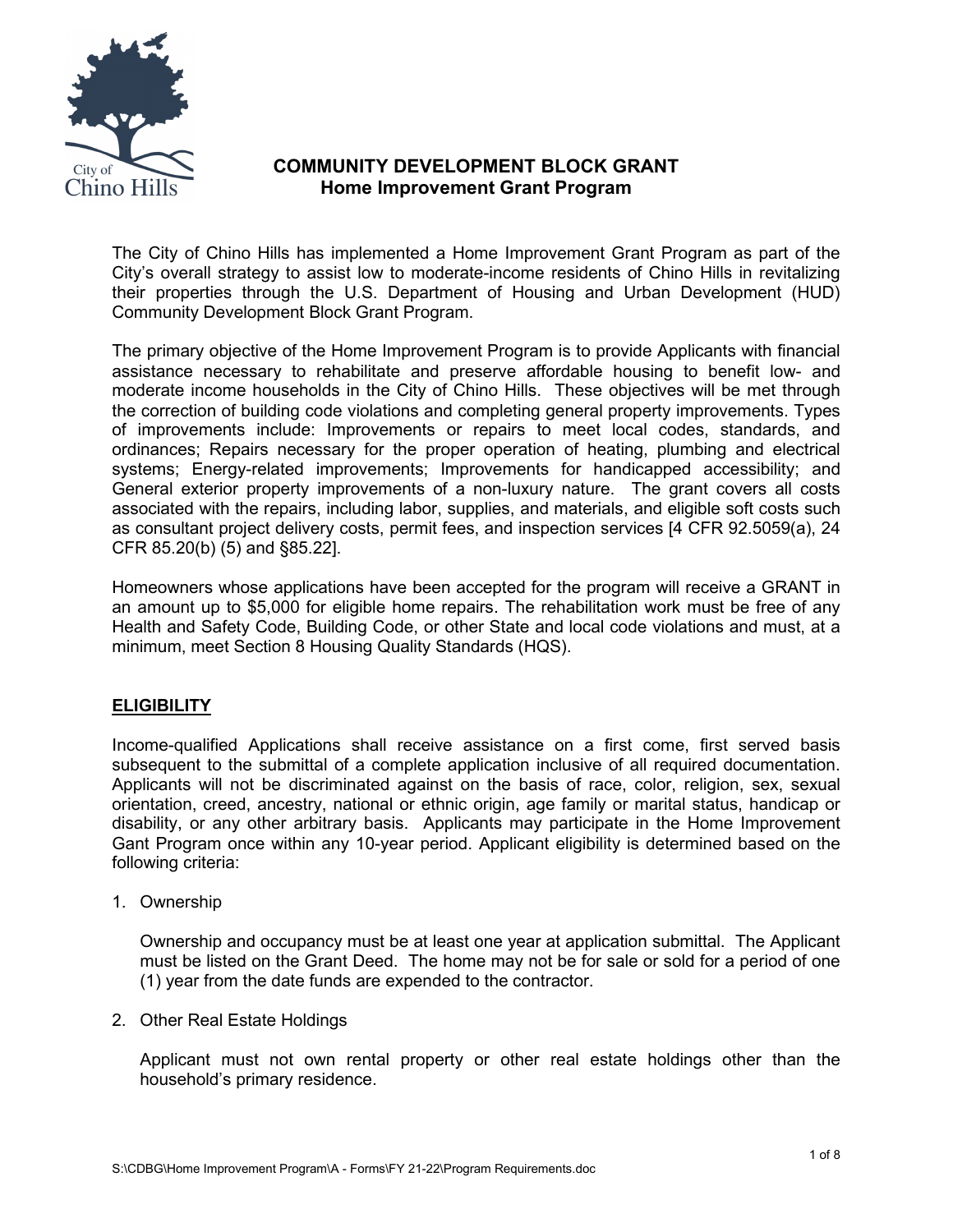3. Property Taxes/Liens/Mortgages

All property taxes and assessments must be paid current, and the property must not have any recorded property or income tax liens. All outstanding mortgages recorded against the subject property must be current. The property shall be free of mechanic's liens, tax liens, and other liens as determined by the City of Chino Hills.

4. Location

Property must be located within the City of Chino Hills limits.

5. Eligible types of structures

Single family homes and mobile homes are eligible.

6. Homeowner's Insurance

The Applicant must have homeowner's insurance.

7. Household Income

To determine household income for all Applicants, the City uses the Annual Income determination method [24 CFR Part 5.609]. All persons on the title to the property and all persons living in the property are considered household members for the purposes of determining income eligibility unless it can be proven through evidence satisfactory to the City that a person on the title is not living in the property. The City must calculate the annual the annual income of the family by projecting the prevailing rate of income of the family for a 12-month period at the time the City determines that the family is income eligible. Income verification information shall be updated, and applicant eligibility re-determined if such information is more than six months old prior to the beginning of rehabilitation works. Applicants will be notified in writing regarding eligibility status.

The gross annual income for all household members cannot exceed 80 percent of area median income adjusted for household size as published annually by HUD. HUD income limits as of June 1, 2021 are listed below. Income levels are subject to change annually.

| <b>Household Size</b> | Income   | <b>Household Size</b> | Income   |
|-----------------------|----------|-----------------------|----------|
|                       |          |                       |          |
|                       | \$44,250 | Ⴆ                     | \$68,300 |
|                       | \$50,600 | 6                     | \$73,350 |
| 3                     | \$56,900 |                       | \$78,400 |
|                       | \$63,200 |                       | \$83,450 |

The City must determine annual income by examining at least three (3) months of source documents evidencing annual income (e.g., wage statement, interest statement, unemployment compensation statement) for the family.

#### 8. Liquid Assets

Total household liquid assets may not exceed \$25,000. Liquid assets include all funds held in savings, checking, money market, brokerage and trust accounts. Assets held in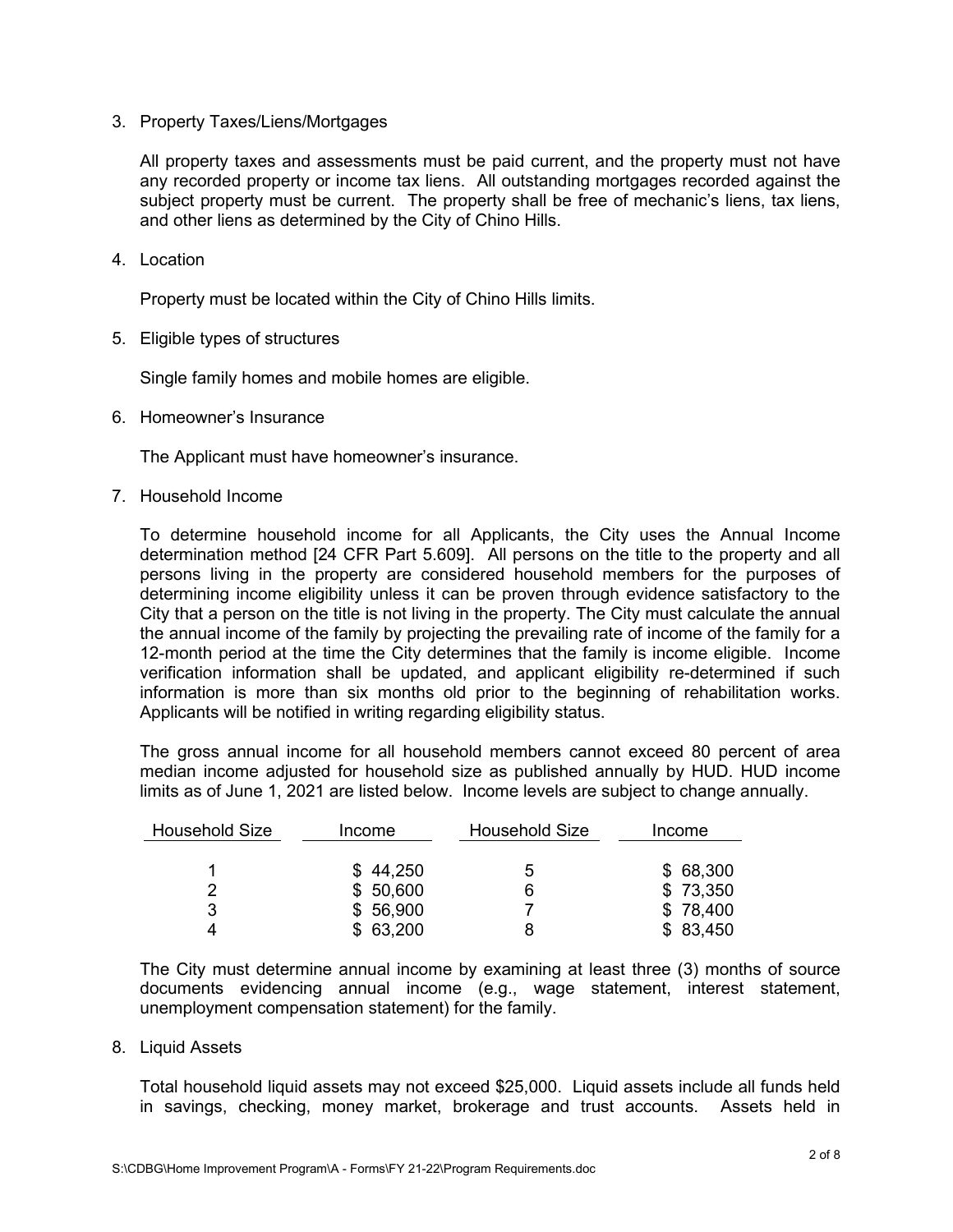Individual Retirement Accounts (IRA's), 401(k) and other qualified deferred compensation retirement accounts, and whole life and whole life derivative insurance policies shall not be considered liquid for the purposes of this program provided that no holder of said accounts is greater than fifty-nine and one-half (59½) years of age. In the event that one or more account holders exceed fifty-nine and one-half (59½) years of age, assets held in the above mentioned types of accounts would be considered liquid.

In the event that one or more account holders exceeds fifty-nine and one-half (59½) years of age and the gross household income (not adjusted for business losses) is less than or equal to 30% of the San Bernardino County median income adjusted for family size, the liquid asset limitation shall be \$100,000.

#### 9. Improvements

In order to qualify and to be eligible, no works shall commence prior to application approval and Issuance of a Notice to Proceed by the City.

10. Conflict of Interest

No member of the governing body of the City and any other official, employee, or agent of the City Government who exercises policy, decision-maiking functions or responsibilities in connection with planning and implementation of the program shall be directly or indirectly eligible for the Home Improvement Program. This restriction shall continue for two (2) years after an individual's relation with the City ends.

11. Fraudulent Application

If an Applicant knowingly makes a misstatement or omission in any statement, document, or application in connection with the Applicant's application for the Home Improvement Program, as determined at the sole discretion of the City, the Applicant shall be prohibited from applying for the Home Improvement Program for a period of three (3) years from the date the City notifies the Applicant of its discovery of such misstatement or omission. In addition to the disqualification from the Home Improvement Program, the Applicant may be subject to both civil and criminal prosecution and a demand for immediate repayment if any funds disbursed on behalf of the Applicant under the Home Improvement Program.

## **ELIGIBLE IMPROVEMENTS**

Program funds are available for rehabilitation improvements that are physically attached and permanent in nature as follows:

- 1. Health and Safety life threatening deficiencies must be addressed immediately if the housing is occupied.
- 2. Major Systems include structural support, roofing, cladding and weatherproofing (e.g., window, doors, siding, gutters); plumbing; electrical; and heating, ventilation and air conditioning.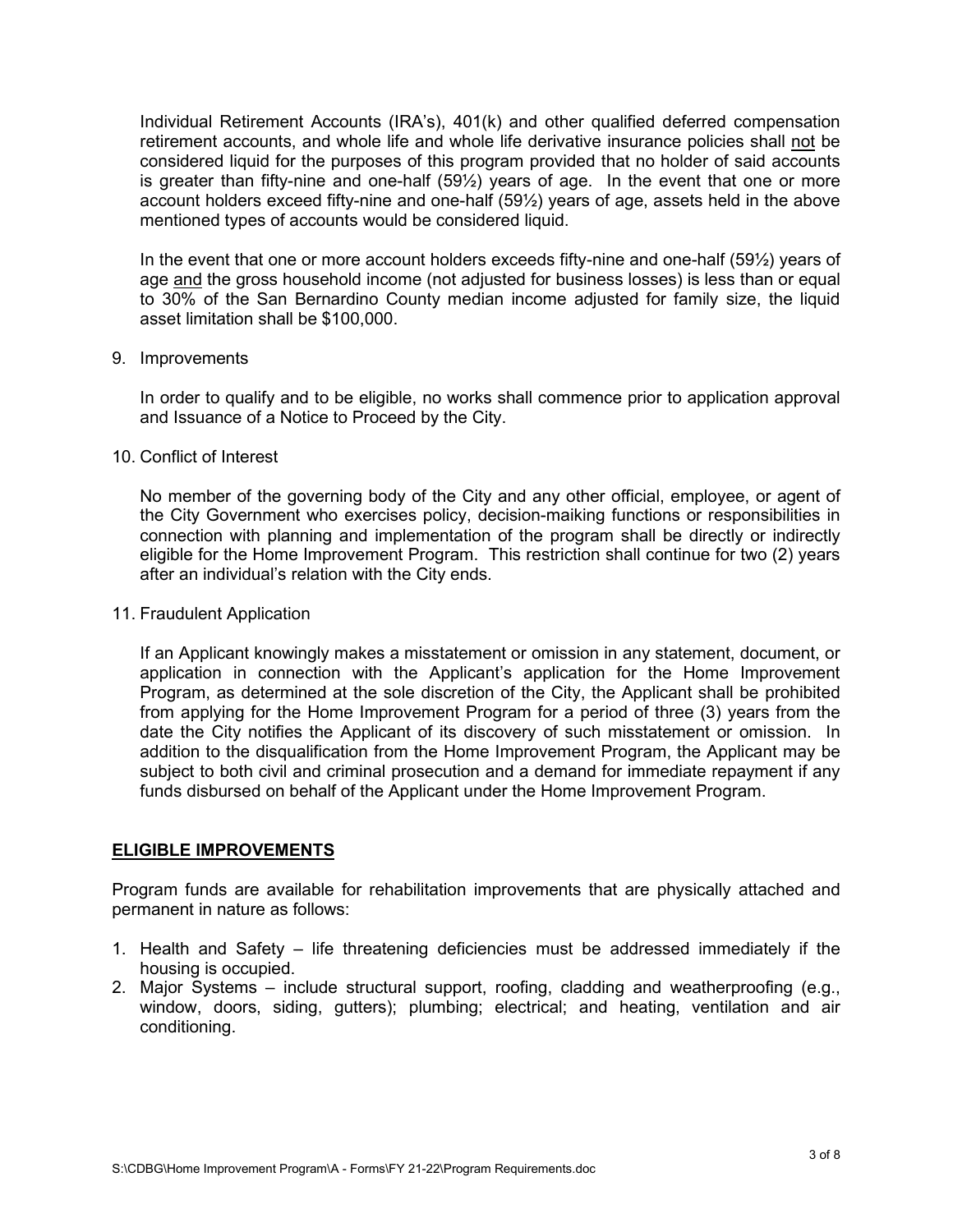3. Lead Based Paint

A lead-based paint inspection report and risk assessment shall be required of any home built before 1978.

4. Accessibility

Properties occupied by a disabled household member(s) qualifies for services aimed at removing architectural barriers under this Program. In cases where it is not structurally or financially feasible to bring units into full compliance with Title 24 and Section 504, limited repairs or improvements increasing overall accessibility may be undertaken provided such repairs are conducted under a plan check, permit, and inspection process by the City's Community Development Department.

Examples of eligible improvements that will alleviate architectural barriers include, but are not limited to:

- 
- 
- 
- action handles
- Grab bars Sliding doors
- Transitional floor coverings  **Widening doorways and hallways**
- Bathtubs or showers • Toilet alterations or modifications
- Replacement of doorknobs with lever Plumbing alterations or modifications or ramps
- 5. State and Local Codes, ordinances, and Zoning Requirements

The housing must meet all applicable State and local codes, ordinances, and requirements. At a minimum, at the completion of each project, all known health and safety issue and all code violations shall be corrected. Every grant made under the Home Improvement Program shall be used to finance rehabilitation standards that address all health and safety issues and code violations, and no grant can be approved which would permit a dwelling until after rehabilitation to be out of compliance with application codes.

6. Exterior Repairs

Exterior work to help presence or protect structures, roofing, siding (if significantly damaged), re-leveling, repair/replacement of screens/windows, doors and doors locks, structural and/or foundation damage, replacement of deteriorated attached porch and step structures.

7. Asbestos Removal

Fumigation and treatment of termites and pest control.

## **INELIGIBLE IMPROVEMENTS**

- 1. Installation and/or repair of recreational items such as barbecues, swimming pools, saunas
- 2. Luxury ties such as carpeting (other than water-damages or carpeting that is not decent, safe or sanitary,), patios, decks and storage sheds. Any freestanding appliances such as microwave ovens, refrigerators, dishwashers, and fans.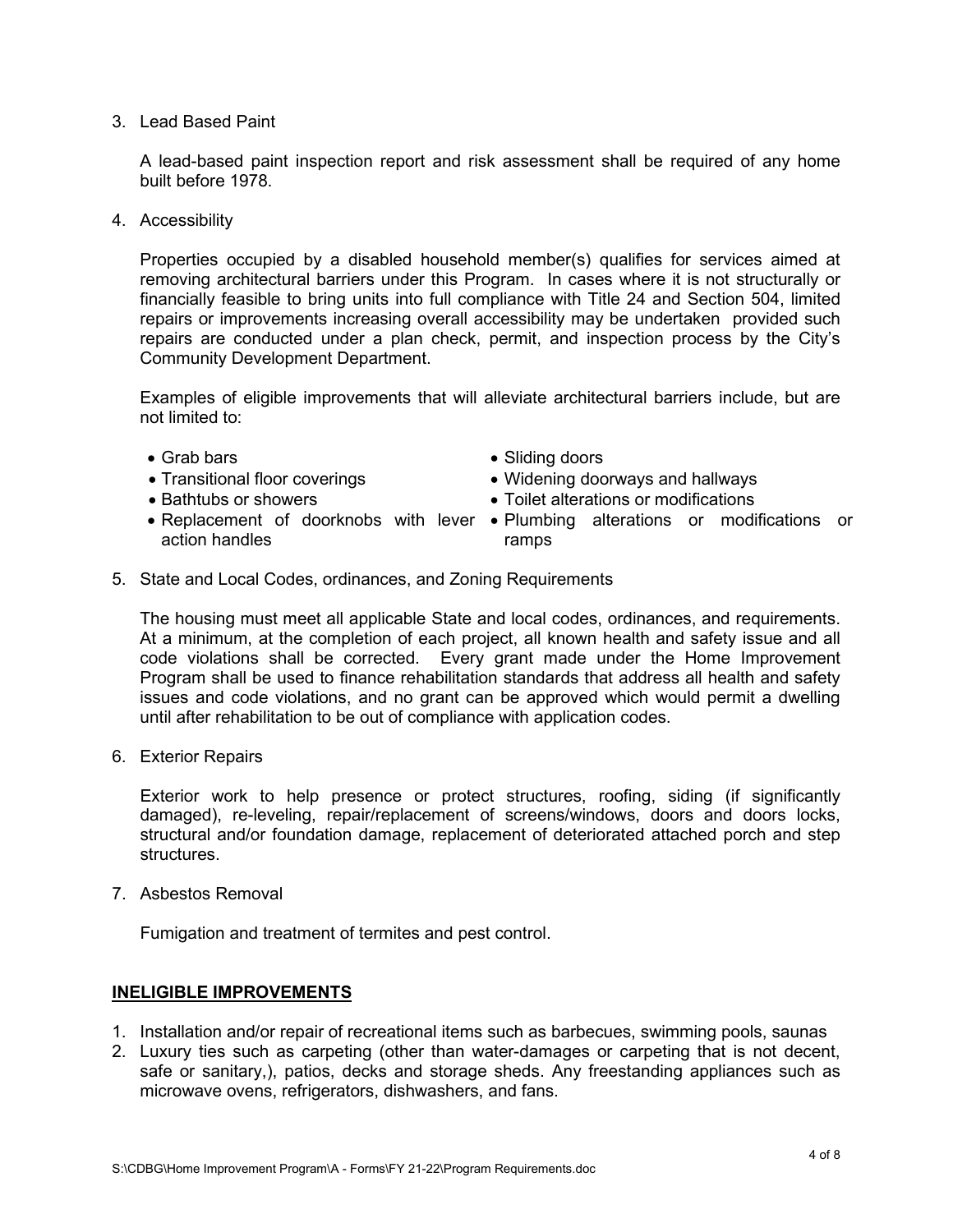- 3. Room additions or extensions
- 4. Other items deemed ineligible by the Director or his/her designee.

## **PRIORITY OF IMPROVEMENTS**

Improvements will be approved and made to the property in the following order of importance:

- 1. All building code violations
- 2. All violations related to health and safety standards.
- 3. Repair or replacement of major systems including but not limited to roof, electrical, plumbing, and air conditioning/heating systems
- 4. Energy efficient items such as new dual glazed windows, insulation
- 5. Exterior and interior incipient deficiencies. An incipient deficiency exists if, at the time of inspection, it appears that the physical condition of an element in the structure may fail or deteriorate into an actual deficiency in the near future (within 1 -2 years)
- 6. General property improvements

## **REHABILITION PROCESS**

1. Initial Inspection

All work done under this program will be subject to inspection. An initial inspection shall be conducted by City Staff or a qualified consultant to determine the current conditions of the property. The purpose of this inspection is to ascertain the amount of rehabilitation needed and/or determine the eligibility of the improvements requested. The inspection will be conducted in such a manner that each deficiency/violation will be recorded with respect to the property rehabilitation standards for the program that has been applied for.

#### Lead-based paint evaluation and requirements for pre-1978 units

If the housing unit in question was built prior to January 1, 1978, the lead-based paint requirements apply. Any required lead-based paint inspections (initial and clearance) will be performed by an approved City vendor. The cost of initial testing and clearance will be included as part of the owner's grant. In the event that an initial clearance test fails, it will be the contractor's responsibility to pay for supplemental clearance tests. The contractor engaged to encapsulate and/or stabilize lead-based paint will not be paid until evidence of a lead-based paint clearance is presented to the City. Lead based paint inspection reports and risk assessments (as applicable) will be provided to the owner and made available to contractors.

#### Emergency Repairs

An immediate rehabilitation is considered necessary to address emergency situations such as natural disasters and life safety emergencies such as nonfunctioning hot water heaters, furnaces, leaky roof, etc. The determination of an emergency will be made on a case-by-case basis by the Community Services Director. The amount of the grant funding that the applicant will receive will cover the cost to eliminate the emergency condition only. If any grant funds remain and other repair projects are needed, they will follow the general process.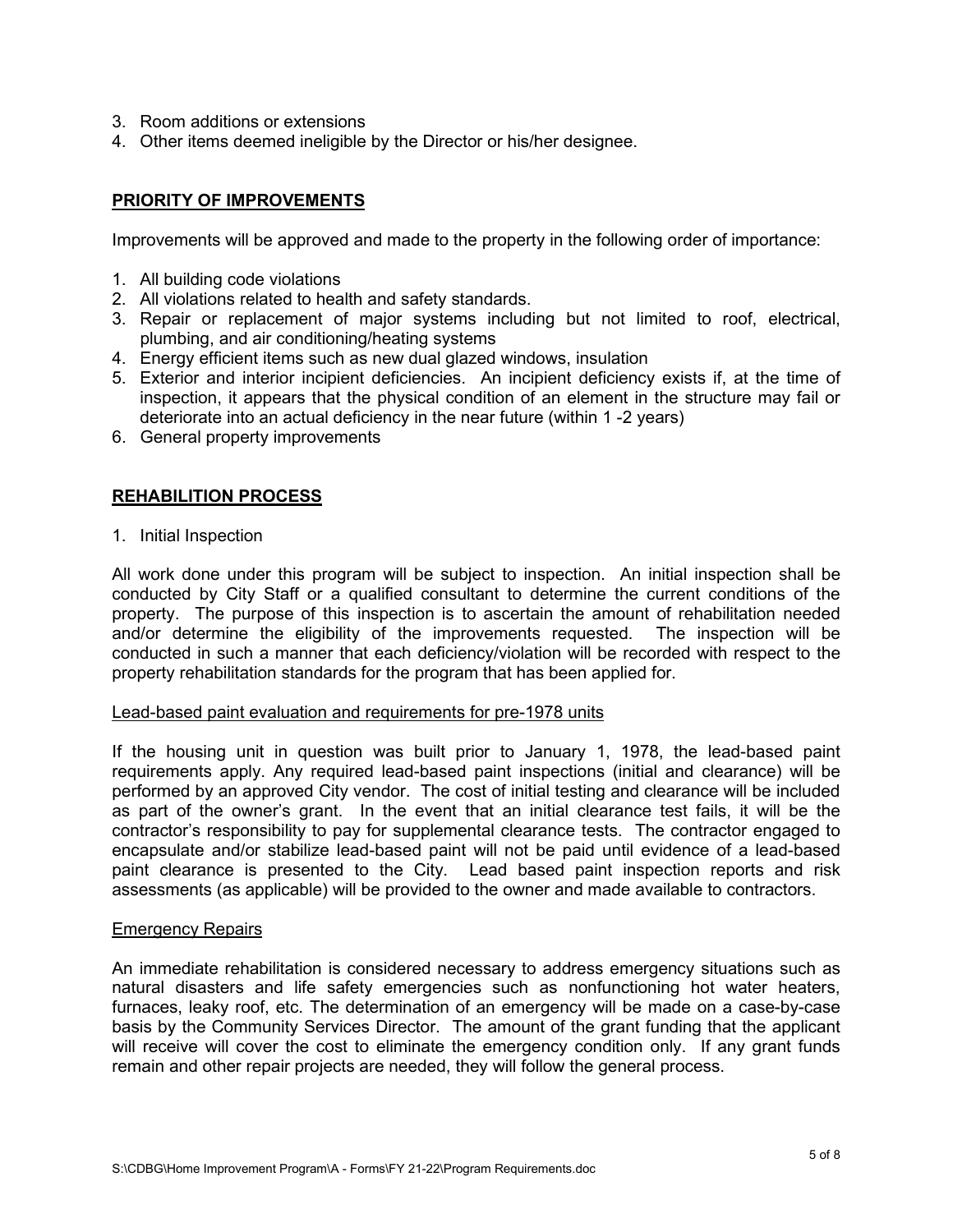## 2. Work Write-up

A work write-up shall be prepared by City Staff or a qualified consultant to include rehabilitation work items necessary to address all concerns.

## 3. Cost Estimate

Bases on the work write up, the City's rehabilitation consultant shall prepare a written cost estimate to assist in determining the reasonableness of bids received from contractors. The cost estimate shall be reviewed and approved by City Staff prior to bidding.

- 4. Bidding, Contractor Eligibility, and Contract Award
	- a. Applicants may NOT perform repairs themselves. All work must be performed by a licensed contractor. The work write-up shall be used by City Staff or a qualified consultant to solicit not less than three (3) bids from eligible contractors. Of the bids submitted, the City shall award the contract to the qualified contractor whose bid is the lowest in price, provided that the costs are reasonable in comparison to the cost estimate generated prior to bidding. The cost for all necessary building permits must be included in the total project cost.
	- b. Applicants may select their own contractors as long as they satisfy the requirements set forth below:
		- Copy of their current license from the State of California Contractors State License Board indicating the classification ("B" for general and "C" for specialized work). City staff shall confirm the validity of the contractor's license by accessing the California State Licensing Board website. Contractors with invalid licenses or pending complaints will not be permitted to participate in the Program.
		- Certificate of insurance for general liability and automobile insurance in an amount not less than one million dollars (\$1,000,000) naming the City as an additional insured, and a copy of the additional insured endorsement.
		- Evidence of current workers' compensation coverage
		- Copy of current City Business License
	- c. City staff shall verify that the contractor's company name and all listed personnel are not included in HUD's most recent list of contractors debarred from participating in federally funded projects by accessing the System of Award Management website.

## 5. Notice to Proceed

A Notice to Proceed will be issued by the City of Chino Hills prior to the commencement of work. All projects must be completed within 90 days from the date of the Notice to Proceed, or as otherwise specified or permitted by the City of Chino Hills. The contract will solely be between the property owner and the contractor.

## 6. Change Orders

A cost analysis shall be performed of any change order that would add additional scope and cost to the project. This analysis shall be performed to establish costs reasonableness. The contractor shall furnish information on the cost of materials, overhead and profit so that the City may determine the reasonableness of the proposed change order.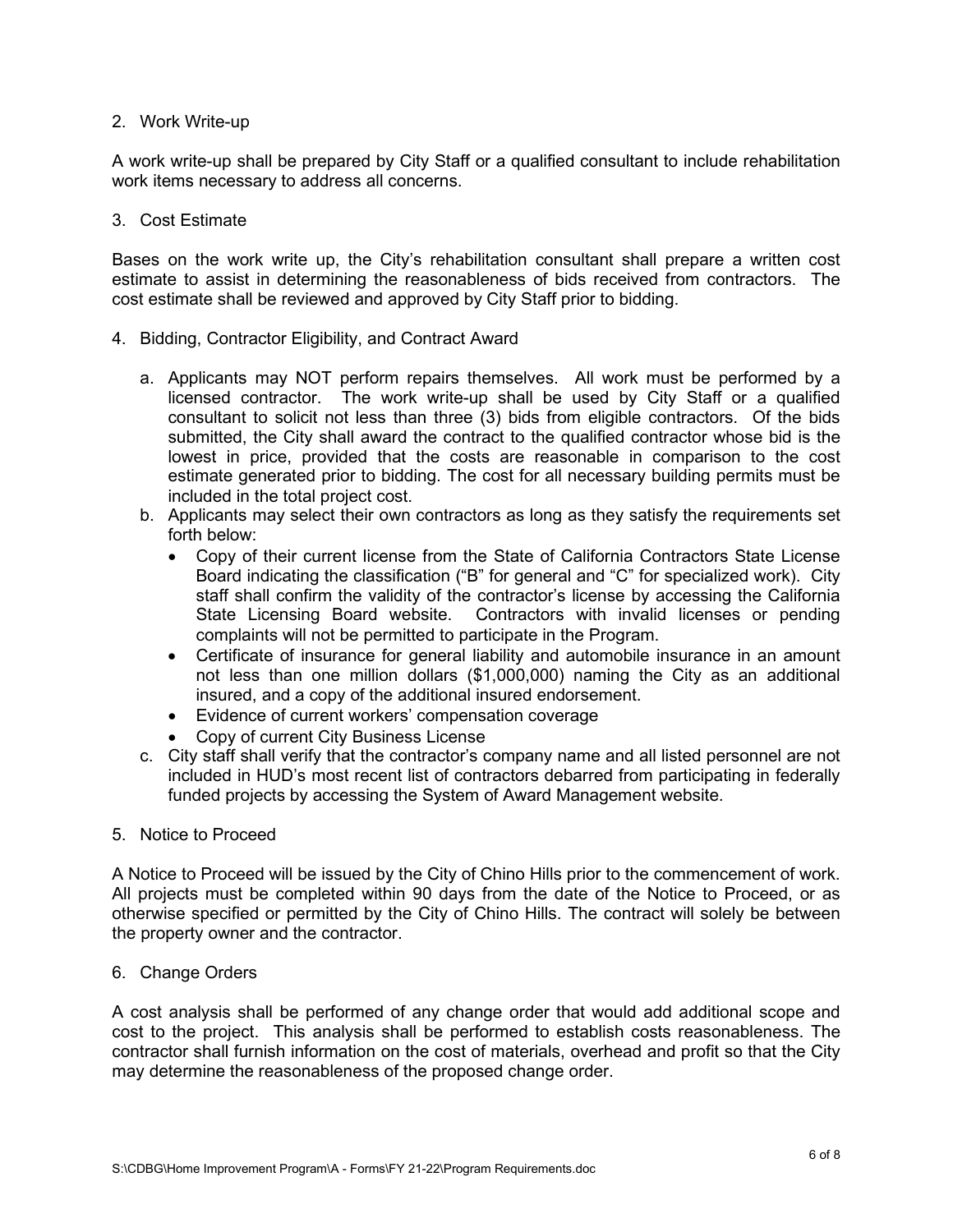## 7. Final Inspection

A final inspection will be required for all work performed and completed under this contract and before any payments are issued to the contractor. Subsequent to the receipt of the contractor's final invoice, City Staff or qualified consultants shall visit the property to review the completed rehabilitation work with the Applicant to ensure that all contracted work has been completed. Final photographs of the completed works hall be obtained and filed with the photographs from the initial inspection to show the conditions of the property before/after. If the project requires a building permit, a City Building Inspector will perform required inspections as mandated by the Uniform Building Code and/or the City's Municipal Code.

## 8. Payment

All work will be paid to the selected contractor by the City of Chino Hills within 60 days of completion of the project.

## **REQUIRED DOCUMENTS**

All the items below are required to determine the Applicant's eligibility. Therefore, failure to provide documents will render the Applicant non-eligible. Staff will review your completed application to determine whether you are eligible for assistance. If you are deemed eligible to participate in the program, you will be notified. All documents must be copies of the original documents and will NOT be returned.

- 1. Home Improvement Application
- 2. A completed and signed Household Size Affidavit
- 3. Proof of Home Ownership
	- If you own a single-family home, please attach a copy of the recorded Grant Deed, and a copy of the most recent Property Tax bill for your property.
	- If you own a Mobile Home, please attach a copy of the Certificate of Title and a copy of the current Department of Motor Vehicle (DMV) Registration Certificate.
	- Property Taxes Copy of tax bill and proof of payment
	- Mortgage Recent payment statements with current loan balance
- 4. Proof of Insurance current Homeowners Insurance Policy
- 5. Proof of Residency
	- Copy of California Driver's License/Identification card for all homeowners.
	- You must reside at the address listed on the application. Attach a copy of two (2) current, different utility bills (i.e. water, gas, telephone, or electricity bill) to your application. If you live in a mobile home park and have several utilities billed on your rent, please provide your space rent bill and another bill such as a telephone bill.
- 6. Proof of Income Eligibility

Applicant is required to submit all applicable items listed below to determine income eligibility for all adult household members:

• Federal Income Tax Return: Copy of the most recent filed Federal Income Tax Return (signed) with all schedules. For self-employed applicants, submit the last two (2) most